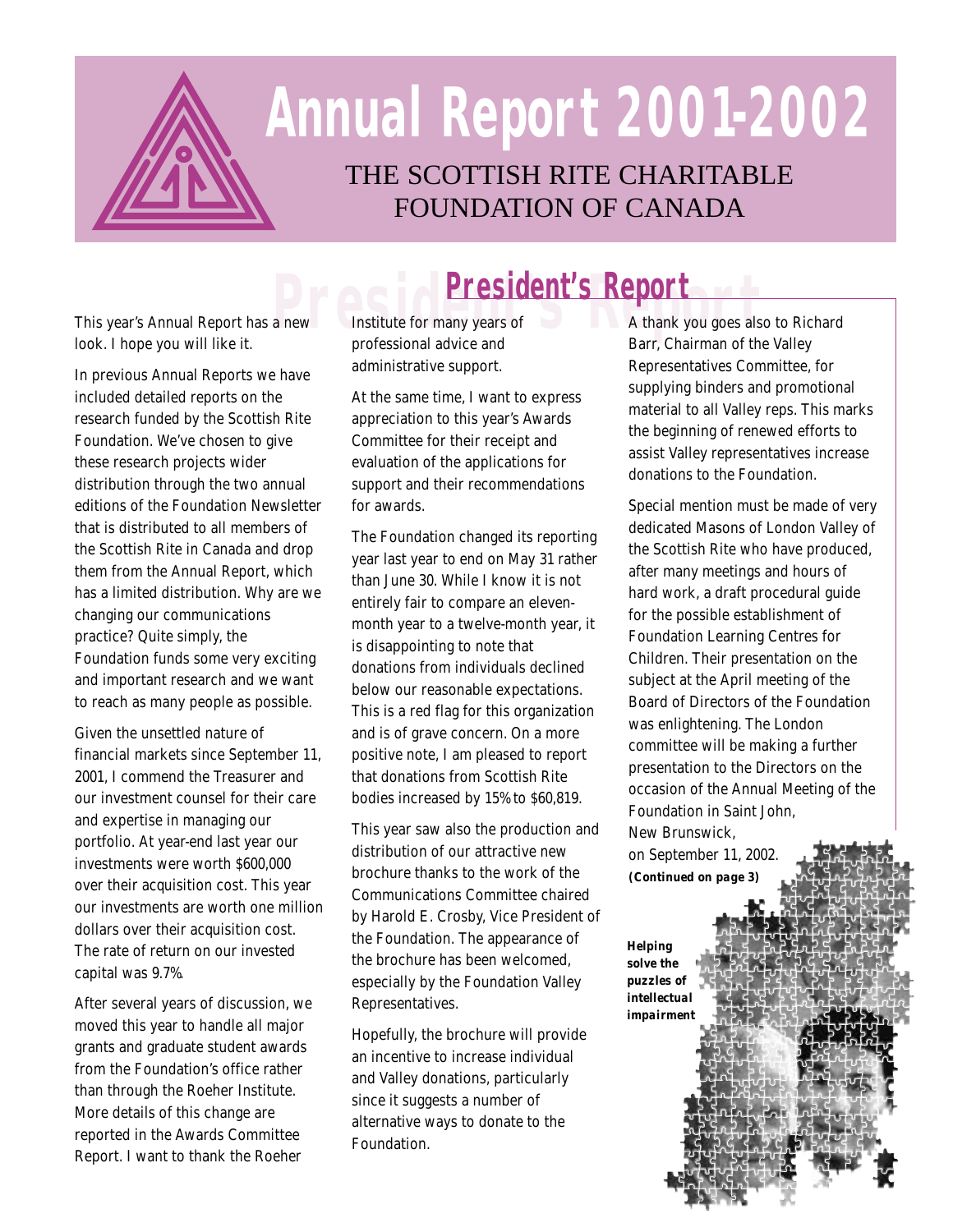### **Treasurer's Report Treasurer's Report**

No one could have imagined or foreseen the uncertainty that existed in the 2001-2002 market or the tragic events of September 11th. Yet even in these conditions our investments yielded a return of 9.7% this year compared with 8.9% last year.

Looking ahead, it will be difficult to sustain this level of returns. During 2002-2003 we have a number of securities maturing and we will likely have to renew at much lower interest rates. This will result in a decrease of \$50,000 from our fixed income securities during the year ending May 31, 2003.

#### **Directors and Officers of the Foundation 2001-2002**

**Executive** J.V. Lawer, *President* H.E. Crosby, *Vice-President* J.C. Fairthorne, *Secretary* H.E. Standish, *Treasurer* **Directors** R.E. Barr P.A. Decelles T.V. Hannan G.M. Martin D.R. Thornton R.L. Waddell **Directors Emeritus** T.W.S. Band J.N. Fenton J.W. Lowry N.M. MacLean N.R. Richards C.A. Sankey I.D. Steeves J.E.E. Winch **Appointed Officers** D.D. Thornton, *Assistant Secretary* G.R. Robbins, *Assistant Treasurer*

At present, our investment portfolio consists of 26% in equities, which, when we combine \$35,000 in dividends and \$200,000 of capital gains, generated 27% of our income this year. Given the current difficulties in the equities market we cannot be certain of this level of income in future years.

I am pleased to announce that we will be able to continue our annual funding of \$550,000 for our grant, award and bursary programs, in the 2002-2003 fiscal year. Given the present instability of the market, we are being conservative in projecting

our income and the charitable programs that we can continue to support for the year ending May 31, 2004.

It has been a pleasure to serve as your Treasurer and I express our appreciation to the RBC Dominion Securities for their invaluable advice in maintaining the excellent return on our investments, particularly during the last year.

May 21, 2002 June 20, 2001

*Respectfully submitted,* H. Edward Standish *Treasurer*

#### **Statement of financial position**

|                                               | <b>IVIAY J1, LUUL</b> | $J$ unte $J_{\nu}$ , $\omega_{\nu}$ |
|-----------------------------------------------|-----------------------|-------------------------------------|
|                                               | (11 months)           |                                     |
| <b>Assets</b>                                 |                       |                                     |
| Cash and term deposits                        | 646,735<br>\$         | \$815,867                           |
| <b>Accrued interest</b>                       | 174,490               | 120,979                             |
| <b>GST</b> receivable                         | 4,687                 | 3,193                               |
| Prepaids                                      | 2,293                 | 5,929                               |
|                                               | 828,205               | 945,968                             |
| Investments (market value \$10,918,723;       | 9,967,877             | 8,917,845                           |
| 2001 - \$9,565,695)                           |                       |                                     |
|                                               | 10,796,082            | 9,863,813                           |
| <b>Liabilities</b>                            |                       |                                     |
| Payables and accruals                         | 5,000                 | 7,101                               |
| <b>Net assets</b>                             |                       |                                     |
| Unrestricted net assets - Income retained for |                       |                                     |
| charitable and benevolent purposes            | 911,198               | 448,730                             |
| Restricted net assets - Capital               | 9,879,884             | 9,407,982                           |
|                                               | 10,791,082            | 9,856,712                           |
|                                               | \$10,796,082          | \$9,863,813                         |
|                                               |                       |                                     |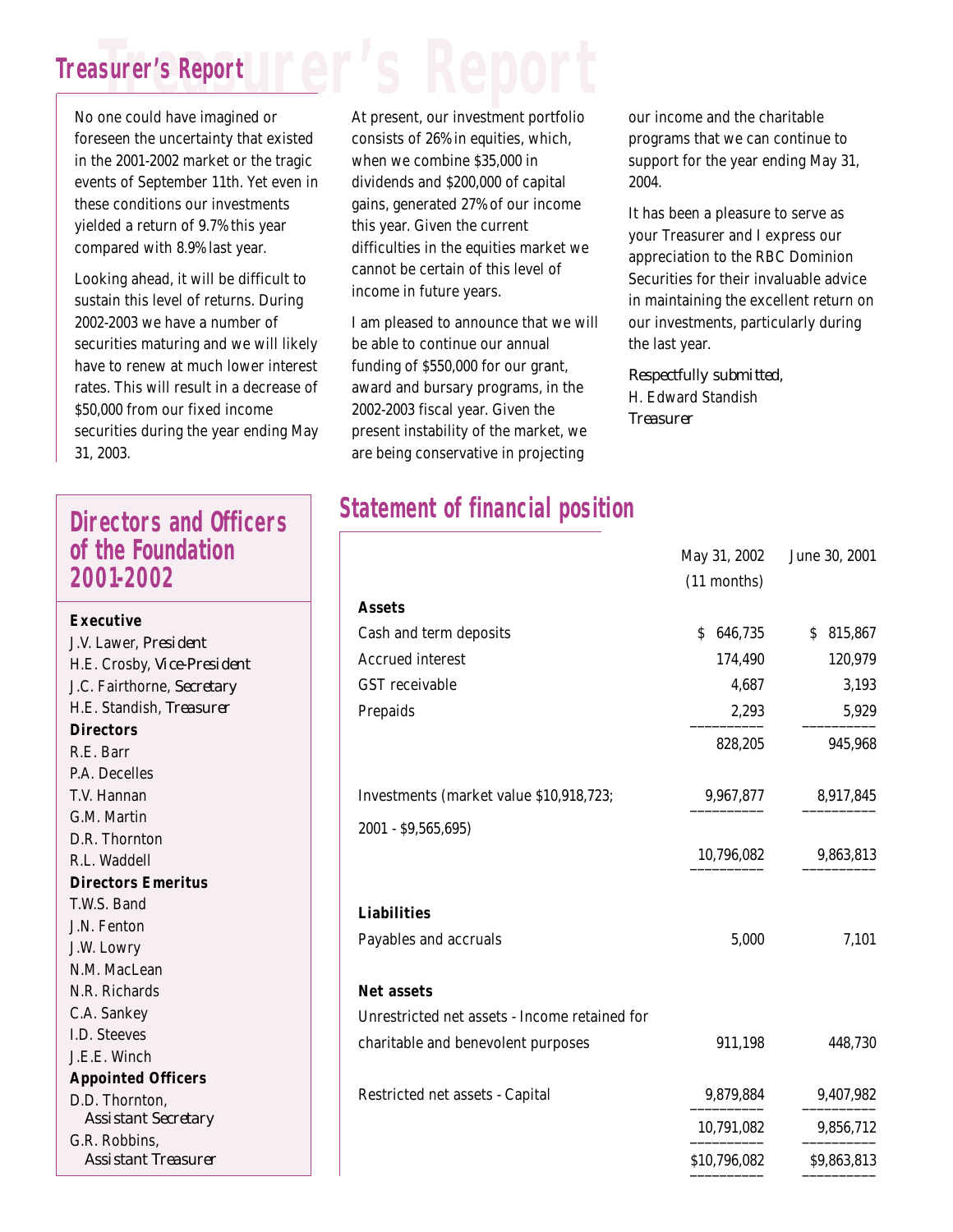#### **Statement of operations**

|                                       | May 31, 2002<br>(11 months) | June 30, 2001 |
|---------------------------------------|-----------------------------|---------------|
| <b>Revenue</b>                        |                             |               |
| Bank and term deposit interest        | \$11,938                    | \$40,854      |
| Investment income net of amortization | 487,102                     | 556,602       |
| Gain on disposal of investments       | 198,347                     | 69,772        |
|                                       | 697,387                     | 667,228       |
| <b>Expenses</b>                       |                             |               |
| <b>Administration costs</b>           | 76,241                      | 73,727        |
| <b>Excess of income over expenses</b> | 621,146                     | 593,501       |
| <b>Distribution</b>                   |                             |               |
| The Roeher Institute                  | $00.00*$                    | 550,000**     |
| <b>Excess of income over expenses</b> |                             |               |
| and distribution                      | 621,146                     | 43,501        |

\*\* The distribution of grants and scholarships is now being handled by the Foundation.

\*\* This figure is the total of Foundation grants and scholarships and the Roeher Institute's administrative fee.

#### **Statement of capital revenue**

|                                  | May 31, 2002  | June 30, 2001 |
|----------------------------------|---------------|---------------|
|                                  | $(11$ months) |               |
| Revenue                          |               |               |
| <b>Individuals</b>               | \$79,580      | \$226,675     |
| Lodges and Masonic organizations | 60,819        | 52,510        |
| <b>Bequests</b>                  | 172,825       | 417,205       |
|                                  |               |               |
| <b>Capital revenue</b>           | 313,224       | 696,390       |

#### **President's Report**

#### *(Continued from page 1)*

Again, our appreciation is extended to the Directors, Valley Representatives, Secretary Donald D. Thornton and to our headquarters staff, George Robins and Sue Thompson for their helpful advice and hard work on behalf of the Foundation.

I want to thank those who donated to the Foundation this year. You are to be commended.

I also want to address those who did not contribute last year.

I know that there are many demands on your generosity, both within Freemasonry and without. I'm not going to presume that I know your own situation and why you give to whom you do. What I can tell you, however, is that any money donated to the Scottish Rite Foundation is wisely spent on important research. The work we sponsor is looking to solve puzzles such as Alzheimer's that may afflict you or your family or learning problems that may burden your own children or the children in your community.

As Freemasons we commit to caring and sharing. I hope that many more of you will find a way, as you did before, to use the Blue Envelopes and contribute to our Foundation.

*Respectfully submitted,* John V. Lawer *President*